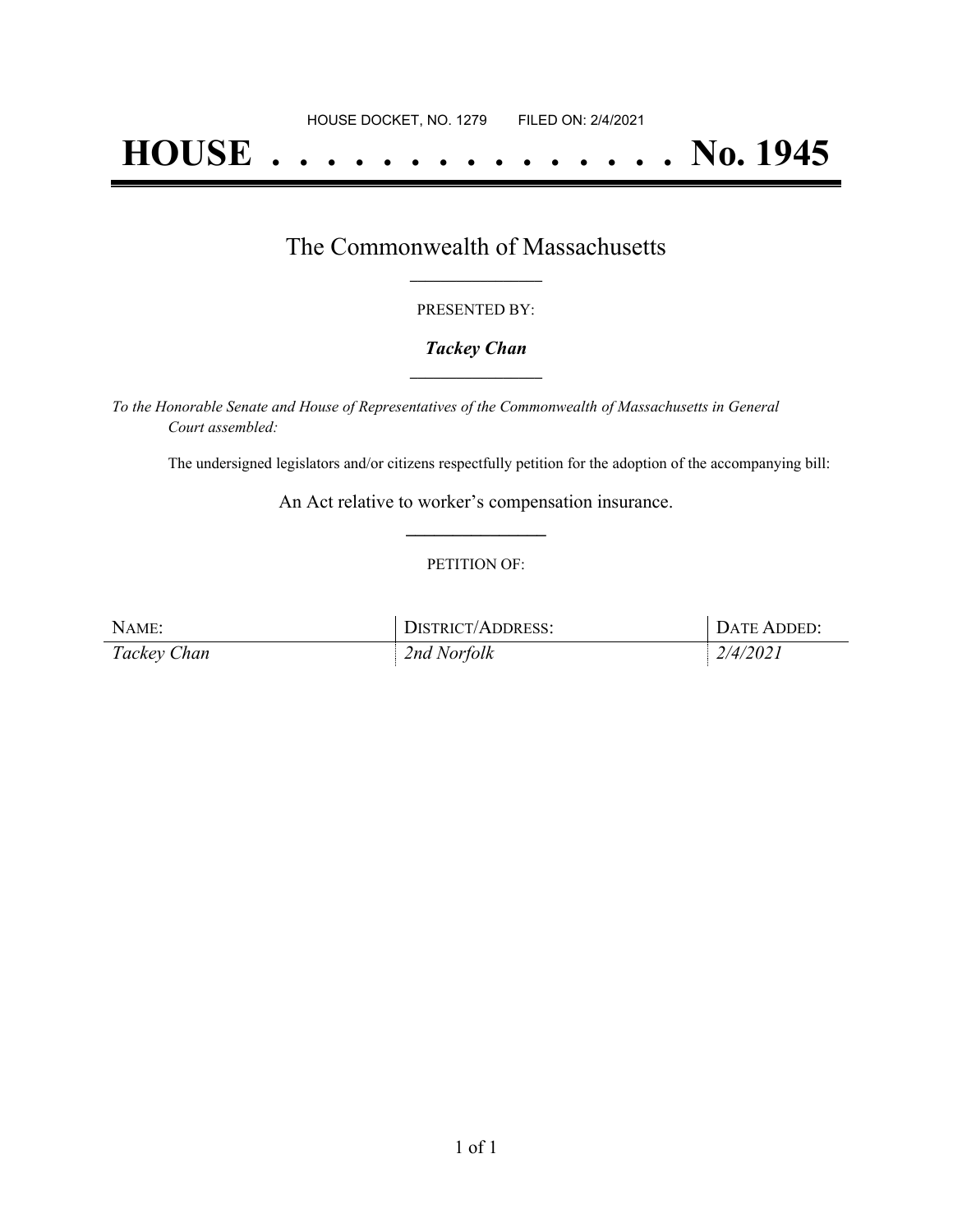## **HOUSE . . . . . . . . . . . . . . . No. 1945**

By Mr. Chan of Quincy, a petition (accompanied by bill, House, No. 1945) of Tackey Chan relative to workers' compensation insurance. Labor and Workforce Development.

#### [SIMILAR MATTER FILED IN PREVIOUS SESSION SEE HOUSE, NO. *1598* OF 2019-2020.]

## The Commonwealth of Massachusetts

**In the One Hundred and Ninety-Second General Court (2021-2022) \_\_\_\_\_\_\_\_\_\_\_\_\_\_\_**

**\_\_\_\_\_\_\_\_\_\_\_\_\_\_\_**

An Act relative to worker's compensation insurance.

Be it enacted by the Senate and House of Representatives in General Court assembled, and by the authority *of the same, as follows:*

1 SECTION 1. Chapter 152 of the General Laws is hereby amended by inserting after

2 section 7G the following section:-

| 3 | Section 7H. In any claim for compensation by an employee, which is denied by an                   |
|---|---------------------------------------------------------------------------------------------------|
| 4 | insurer or self-insurer, no photograph or video of the claimant or the claimant's immediate       |
| 5 | family shall be admissible in evidence or referred to at the hearing of any such claim, or in any |
| 6 | proceeding connected therewith, if it was obtained without the claimant's written consent.        |
| 7 | SECTION 2. Section 8 of said chapter 152, as appearing in the 2016 Official Edition, is           |
| 8 | hereby amended by striking out subsection (1) and inserting in place thereof the following        |
| 9 | subsection:-                                                                                      |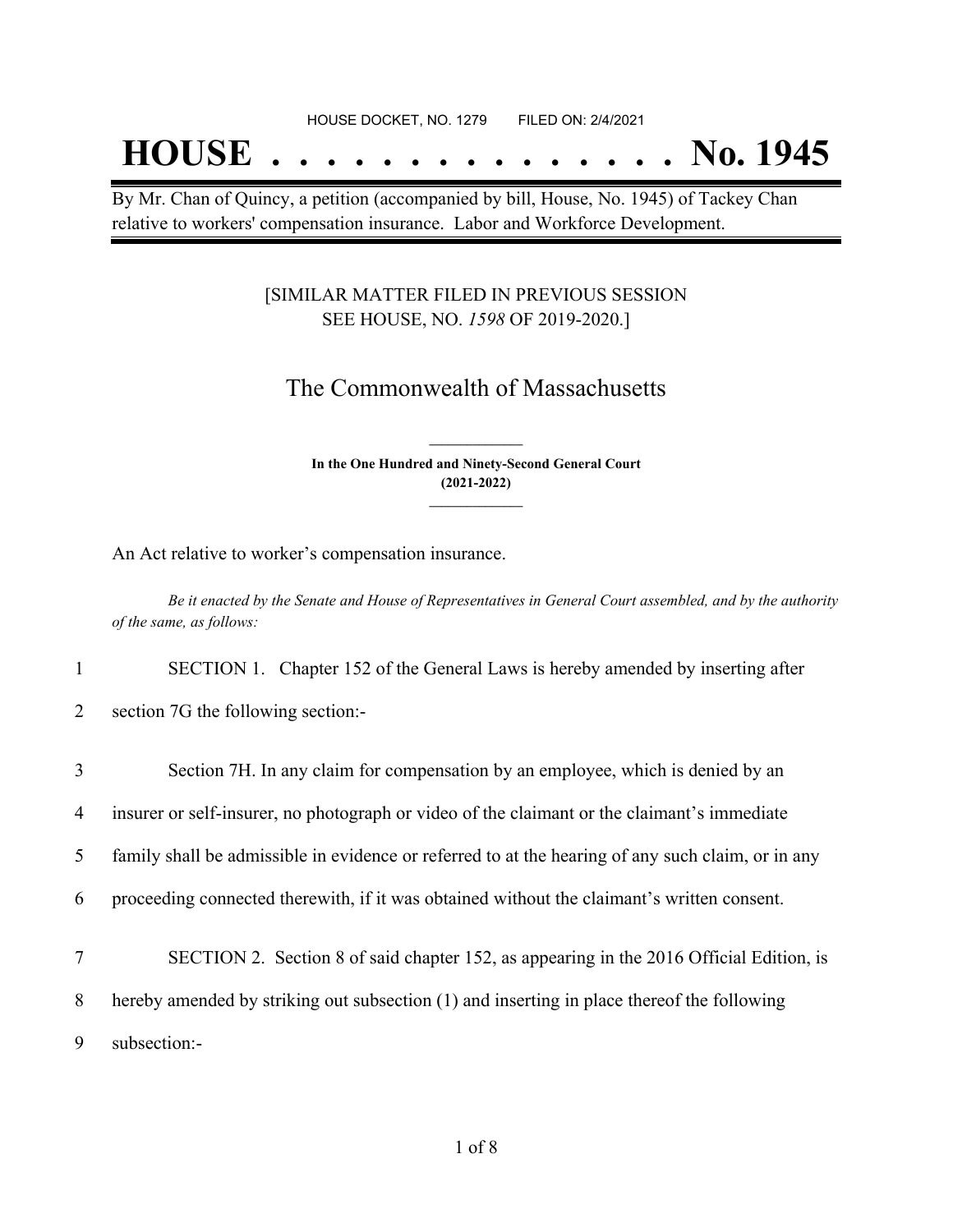(1) An insurer which makes timely payments pursuant to subsection 1 of section 7, may make such payments for a period of 180 calendar days from the commencement of disability without affecting its right to contest any issue arising under this chapter. An insurer may not terminate or modify payments at any time within such 180 day period without an order or decision of an arbitrator, an administrative judge, the reviewing board or court of the commonwealth modifying or discontinuing compensation.

 Any failure of an insurer to make all payments due an employee under the terms of an order, decision, arbitrator's decision, approved lump sum or other agreement, or certified letter notifying said insurer that the employee has left work after an unsuccessful attempt to return within the time frame determined pursuant to paragraph (a) of subsection (2) of this section within 14 days of the insurer's receipt of such document, shall result in a penalty of \$200 dollars, payable to the employee to whom such payments were required to be paid by the said document; provided, however, that such penalty shall be \$1,000 dollars if all such payments have not been made within 45 days, \$2,500 dollars if not made within 60 days, and \$10,000 if not made within 90 days. No penalty shall be assessed a self-administered public employer or the Workers' Compensation Trust Fund under this paragraph where delivery has been made to the employee or other recipient of a copy of an official request made by such employer or fund to the appropriate 27 authority for the issuance of a check in the appropriate amount to said recipient, provided that delivery of such copy to said employee or recipient has been made within 14 days of the employer or fund's receipt of the order, decision or agreement.

 SECTION 3. Subsection 2 of said section 8 of said chapter 152, as so appearing, is hereby amended by striking out clause (d) and inserting in place thereof the following clause:-

of 8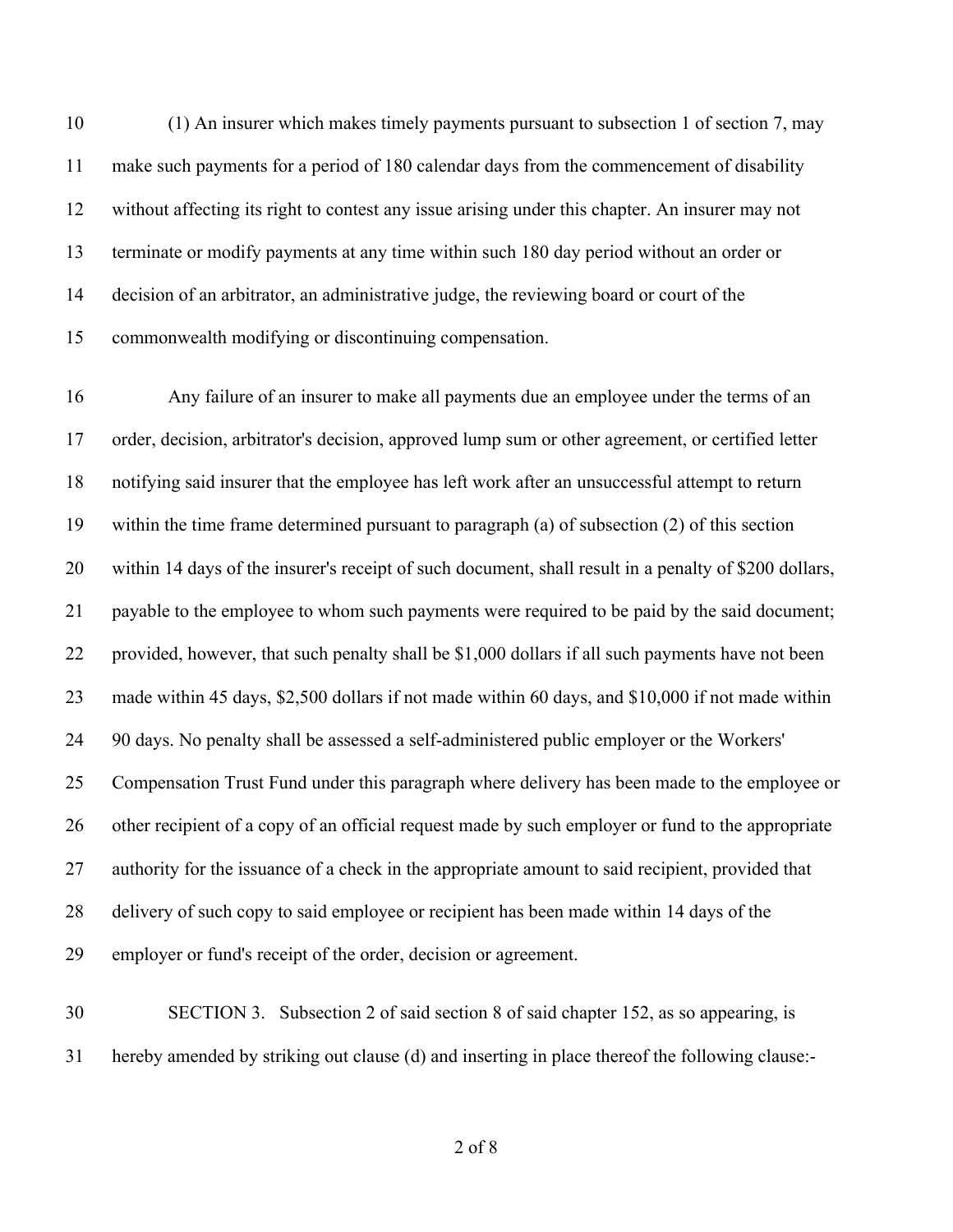(d) the insurer has possession of (i) a medical report from the treating physician which indicates that the employee is capable of return to the job held at the time of injury, or other suitable job pursuant to section 35D consistent with the employee's physical and mental condition as reported by said physician and (ii) a written report from the person employing said employee at the time of the injury indicating that such a suitable job is open and has been made available, and remains open to the employee; provided, however, that if due, compensation shall be paid under section 35D; provided, further, that if such employee accepts said employment subsequent to a modification or termination pursuant to this paragraph, compensation shall be reinstated at the prior rate if the employee should cease work in accordance with paragraph (c) of this section or should be terminated by the employer because of the employee's physical or mental incapacity to perform the duties required by the job; SECTION 4. Said section 8 of said chapter 152, as so appearing, is hereby amended by striking out, in line 153, the words "a conciliator," and inserting in place thereof the following word:- an. SECTION 5. Said chapter 152, as so appearing, is hereby amended by striking out section 10 and inserting in place thereof the following section:- Section 10. Any claim for benefits shall be filed with the division of administration and the insurer on a form prescribed by the division, and shall specifically state the benefits claimed to be due and unpaid. No claim for weekly compensation shall be accepted by the department unless it is either accompanied by a copy of an insurer's notification of denial pursuant to section 7, or at least 30 days have passed from the alleged onset of disability.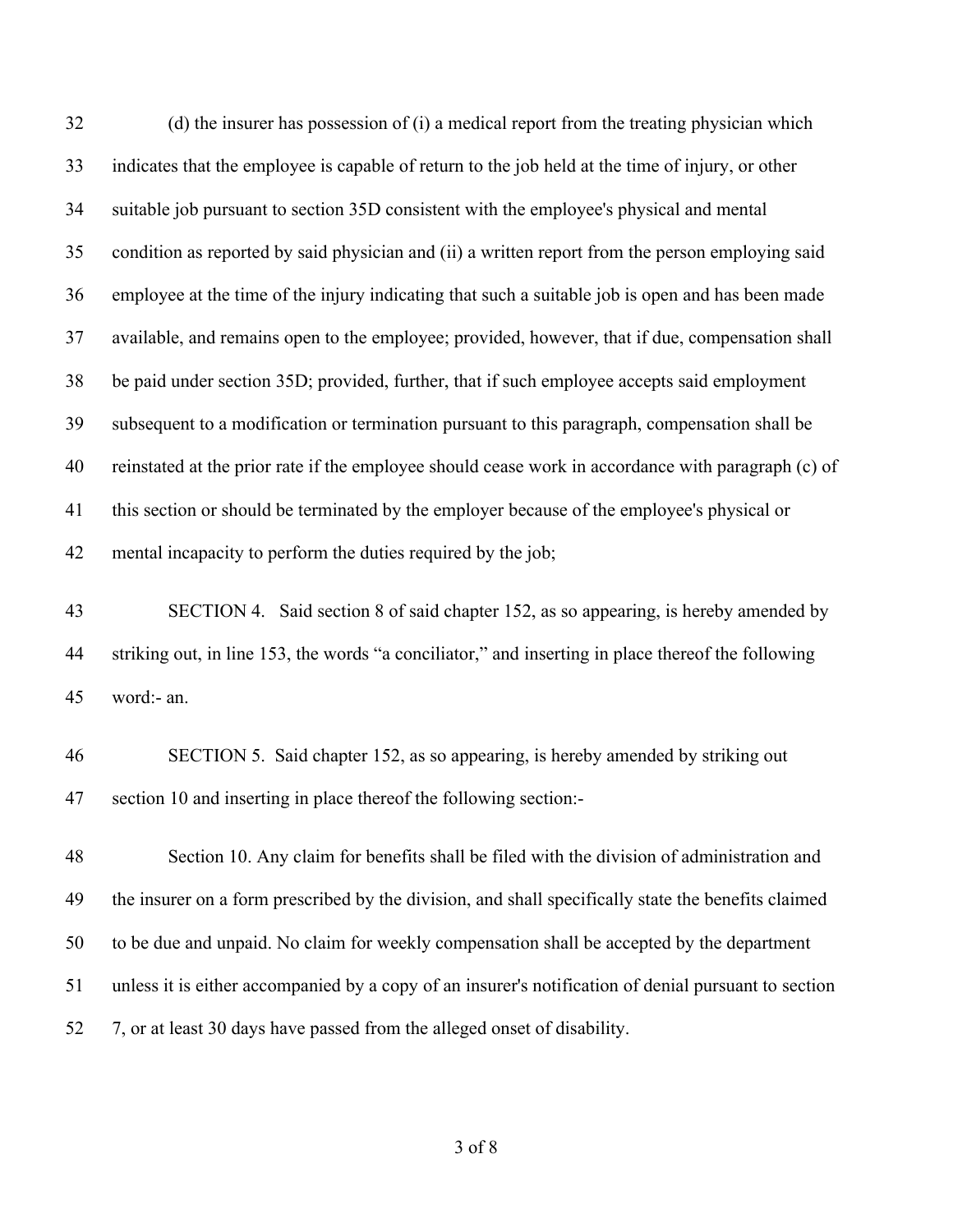Unless otherwise expressly provided, on the receipt of a claim for compensation, a complaint from the insurer requesting a modification or discontinuance of benefits, or a complaint from any party requesting resolution of any other issue arising under this chapter, the division of administration shall notify the parties that it is in receipt of such claim or complaint, and may request the parties to appear and submit relevant information.

 In order for an attorney's fee to be required pursuant to section 13A, due to a dispute over a claim for benefits under this chapter, such claim shall have been sent to the insurer by certified mail. No attorney's fee shall be due for services involving a claim sent to the insurer which does not include a copy of a medical report relevant to the alleged claim in the possession of the employee or his attorney. In order for any attorney's fee to be due for services involving a claim for health care services, such claim shall include a copy of any relevant bill and a description from the health care provider of the services rendered. No attorney's fee shall be due for services involving claim for benefits for loss of function or disfigurement under section 36 unless such claim includes a copy of a letter from a physician describing the location and extent of the alleged loss of function or disfigurement and the specific amount requested for compensation therefor. No attorney's fee shall be due for services involving claims for mileage reimbursement unless such claims delineate the date and purpose for the travel, identity of the medical provider and mileage of each trip for which reimbursement is sought. No attorney's fee shall be due for any claim solely involving unpaid attorney's fees or expenses for past services.

- SECTION 6. Section 10A of said chapter 152, as so appearing, is hereby amended by striking out subsection (2) and inserting in place thereof the following subsection:-
- 

(2) Within 7 days of the conclusion of the conference the administrative judge shall file: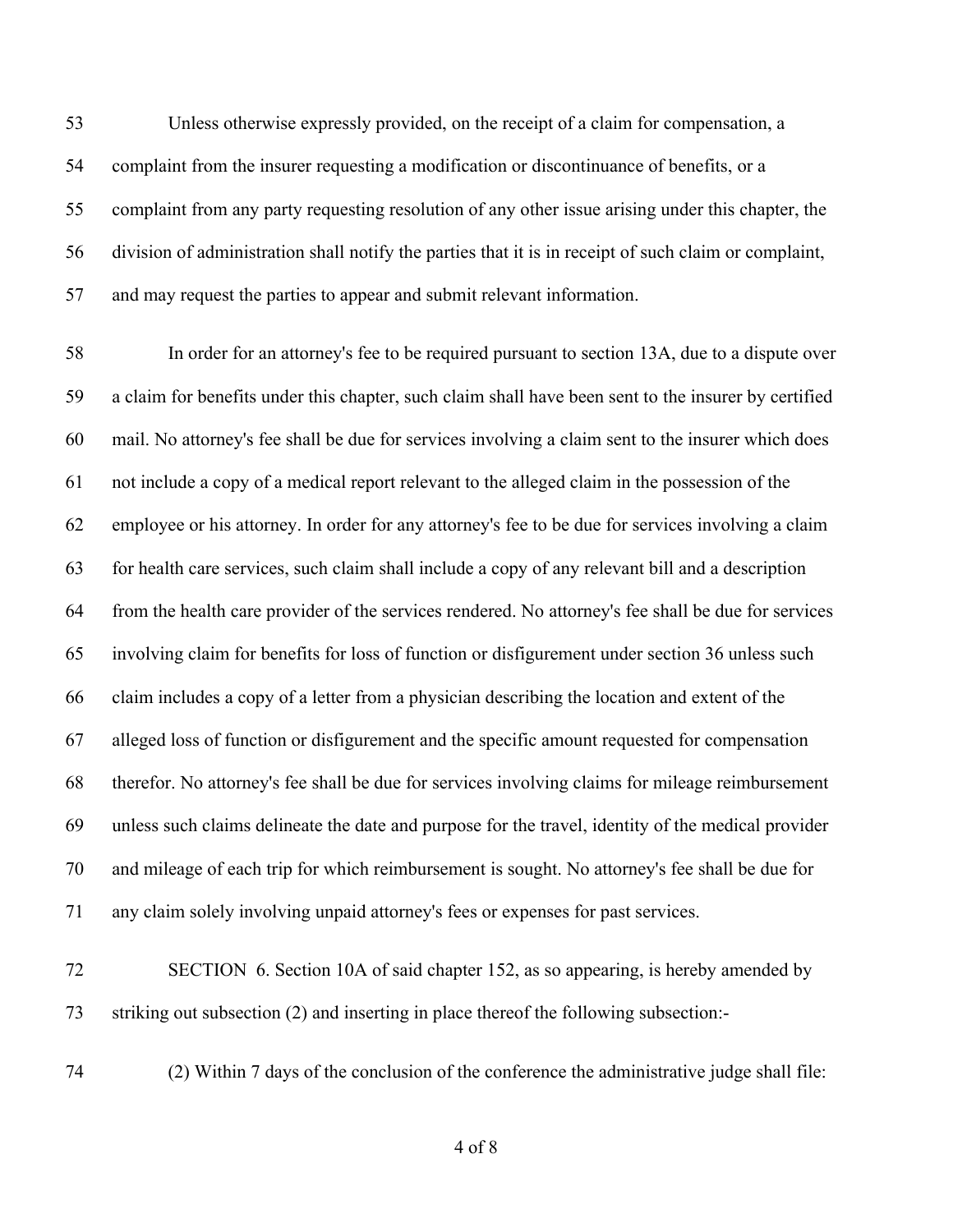(a) a written order requiring or denying that weekly compensation or other benefits be paid; or

 (b) a written order modifying, terminating, or denying modification or termination of weekly compensation or other benefits.

 Whenever the subject of the conference is a claim or complaint for which written offers have been filed pursuant to section 10, the order or arbitrator's award modifying, terminating, or denying modification or termination of weekly compensation benefits shall reflect the amount so filed by one or other of the parties, and shall not require any payment, modification or termination which has not been proposed by either party unless the judge or arbitrator provides a detailed written explanation of why neither submitted amount could reasonably be believed to accurately compensate the employee for his earning capacity. Whenever, with respect to a case in which liability is not an issue, a claim for additional compensation or a complaint to discontinue or modify compensation is among the issues before the administrative judge or arbitrator, if written amounts are unavailable on the date of the conference or arbitration for any reason, the administrative judge or arbitrator shall require or, in case of newly discovered information, allow such filings at the close of the conference or arbitration, and the order or award shall reflect one of the offers so filed and not substitute any other amount unless the judge or arbitrator provides a detailed written explanation of why neither submitted amount could reasonably be believed to accurately compensate the employee for his earning capacity.

 Nothing in this section shall restrict the authority of an administrative judge to order weekly benefits or health care services for a closed period into the future or to order that such benefits or services be initiated, modified, or terminated at a particular date in the future.

of 8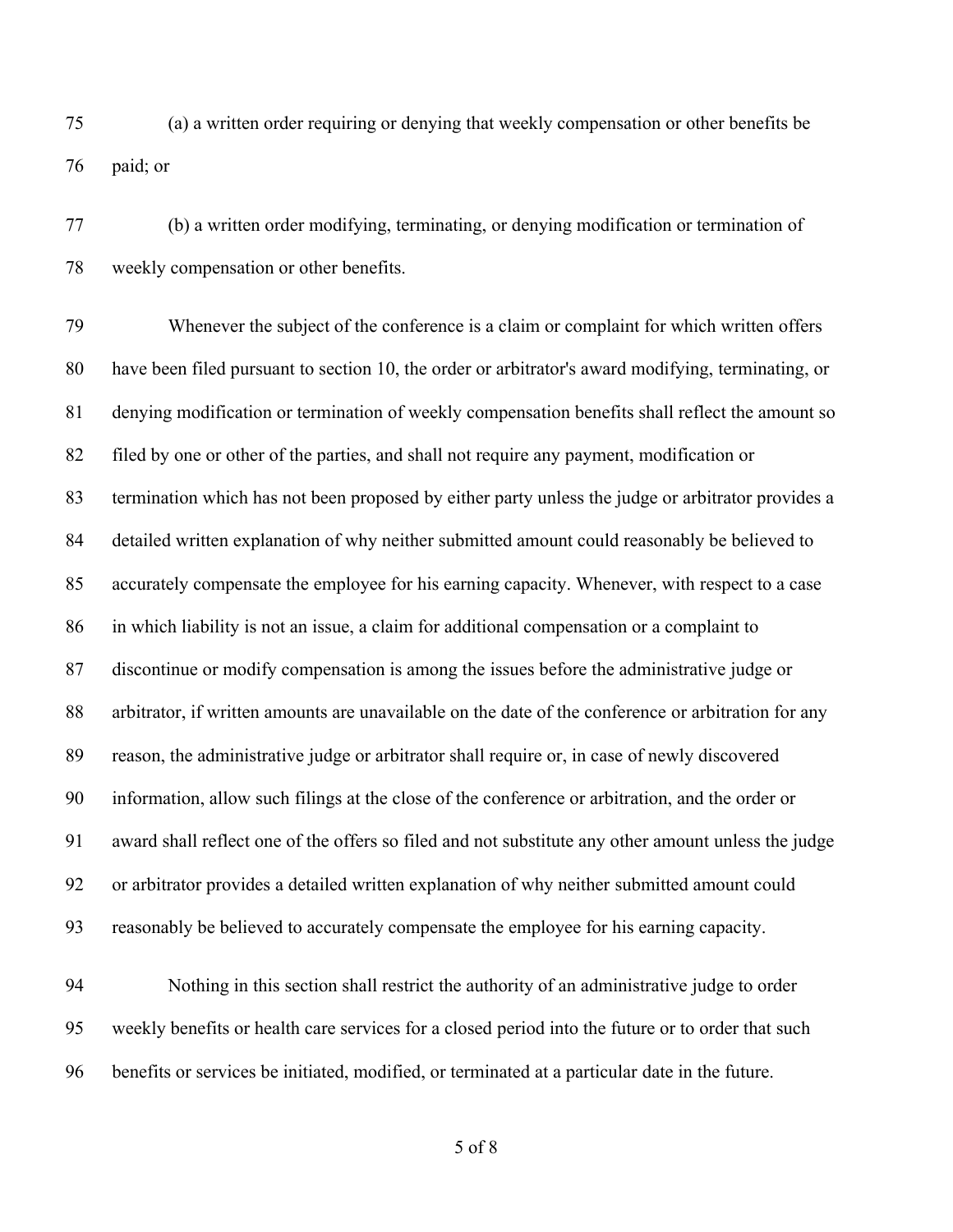| -97 | SECTION 7. Subsection (1) of section 10C of said chapter 152, as so appearing, is               |
|-----|-------------------------------------------------------------------------------------------------|
| -98 | hereby amended by striking out, in line 9, the words "mediation and conciliation" and inserting |
| -99 | in place thereof the following words:- "and mediation."                                         |

 SECTION 8. Section 11A of said chapter 152, as so appearing, is hereby repealed. SECTION 9. Section 13A of said chapter 152, as so appearing, is hereby amended by

 striking out subsections (1) to (4), inclusive, and inserting in place thereof the following 4 subsections:-

 (1) Whenever an insurer contests an initial liability claim for benefits submitted on a form prescribed by the department, by failing to commence the compensation requested within 21 days of receipt of such claim, and then, at any time prior to a conference held under section 10A, the insurer agrees to pay, with or without prejudice, the compensation claimed to be due, said insurer shall pay an attorney's fee to the employee's counsel in the amount of \$700 dollars, plus necessary expenses; provided, however, that only 1 such fee shall be paid with respect to any such written claim under this paragraph.

 (2) Whenever an insurer contests an initial liability claim for benefits as provided by subsection (1), and then is ordered to pay such benefits by an administrative judge pursuant to a conference held under section 10A, said insurer shall pay an attorney's fee to the employee's counsel in the amount of \$1,000, plus necessary expenses; provided, however, that an administrative judge may increase or decrease such fee based on the complexity of the dispute or the effort expended by the attorney; provided, further, that only 1 such fee under this paragraph shall be paid with respect to any such written claim.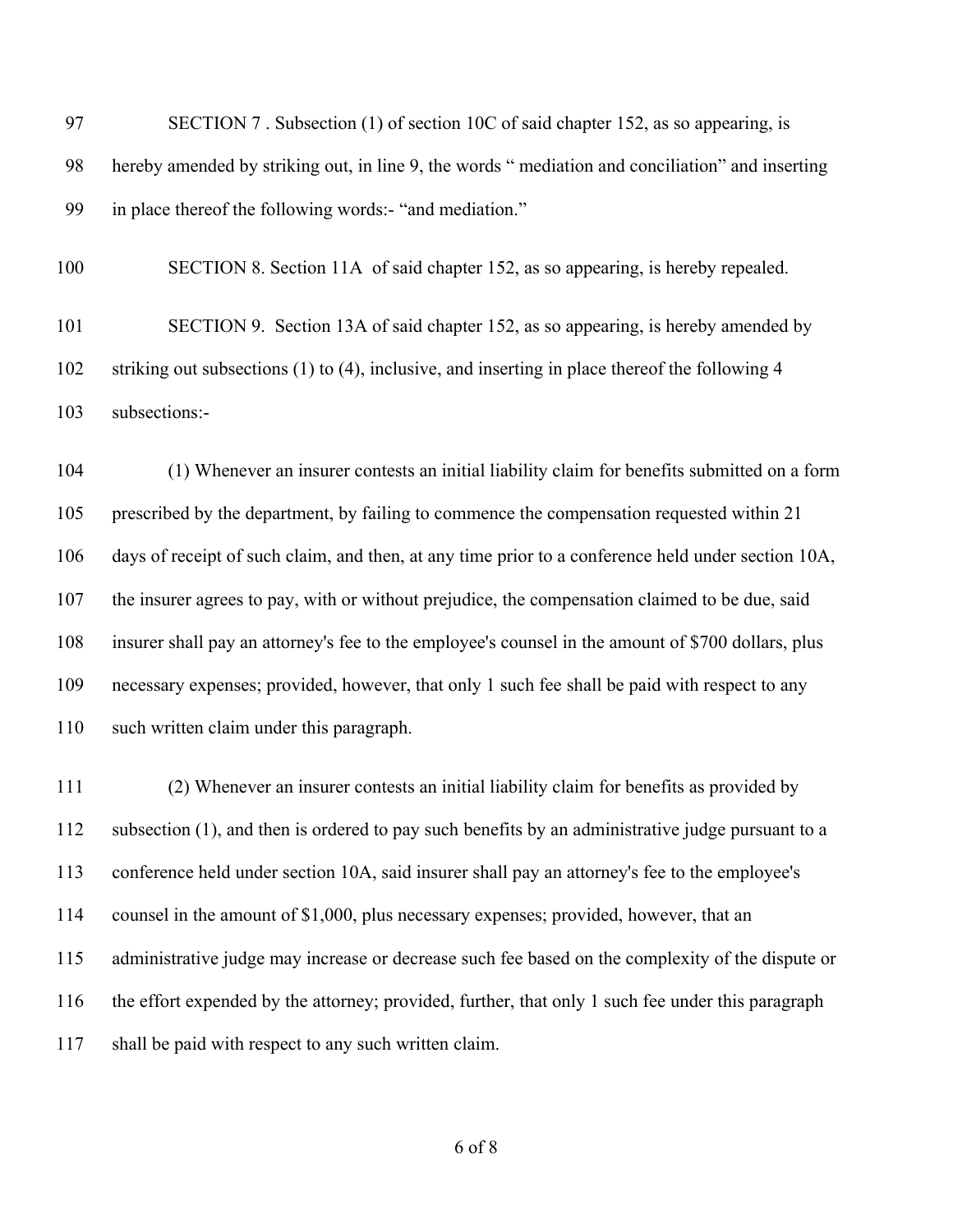(3) Whenever an insurer contests a claim for benefits on a form prescribed by the department other than an initial liability claim as provided by subsection (1), by failing to commence the compensation requested within 21 days of receipt of such claim and then, at any time prior to a conference pursuant to section 10A the insurer agrees to pay the compensation claimed to be due, said insurer shall pay an attorney's fee to the employee's counsel in the amount of \$500, plus necessary expenses; provided, however, that only 1 such fee shall be paid with respect to any such written claim under this paragraph. For purposes of this subsection, the filing of a subsequent written request on a prescribed form shall be deemed an additional written claim for benefits.

 (4) Whenever an insurer files a complaint to reduce or discontinue an employee's benefits or whenever an insurer contests a claim for benefits on a form prescribed by the department other than an initial liability claim as provided by subsection (1), by failing to commence the compensation requested within 21 days of receipt of such claim, if the order of the administrative judge pursuant to a conference held pursuant to section 10A, reflects the written offer submitted by the claimant, pursuant to section 10 or section 10A, said insurer shall pay an attorney's fee to the employee's counsel in the amount of \$700, plus necessary expenses. If the order of the administrative judge reflects the written offer submitted by the insurer, pursuant to section 10 or section 10A, no attorney's fee shall be payable to the employees' counsel. If the order reflects an amount different from both submissions, the fee shall be in the amount of \$350, plus necessary expenses. Only 1 such fee shall be paid with respect to any particular written claim under this paragraph.